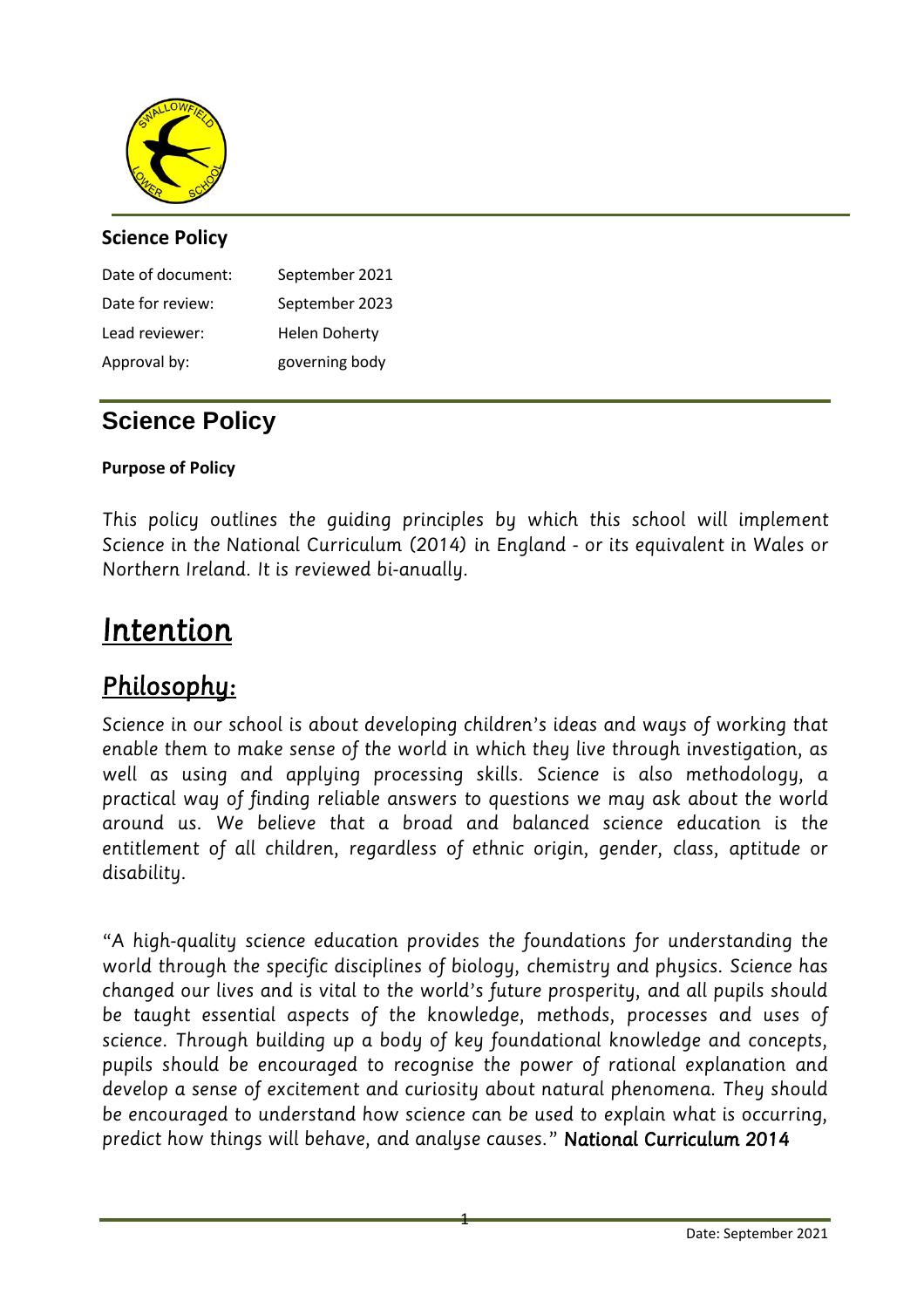# *Objectives:*

- *Through the teaching of Science our objectives are:* • *Preparing our children for life in an increasingly scientific and* 
	- Fostering concern about, and active care for, our environment.<br>• Helping our children acquire a growing understanding of scient
	- *Helping our children acquire a growing understanding of scientific ideas*
	- *Helping develop and extend our children's scientific concept of their*
	- *world. Developing our children's understanding of the international and collaborative nature of science.*

# **Attitudes**

- *Encouraging the development of positive attitudes to science.*
- *Building on our children's natural curiosity and developing a scientific*
- *approach to problems. Encouraging open-mindedness, self-assessment, perseverance and*
- *responsibility. Building our children's self-confidence to enable them to work*
- *independently. Developing our children's social skills to work cooperatively with others.*
- *Providing our children with an enjoyable experience of science, so that they will develop a deep and lasting interest and may be motivated to study science further.*

# **Skills**

- *Giving our children an understanding of scientific processes.*
- *Helping our children to acquire practical scientific skills.*
- *Developing the skills of investigation - including observing, measuring, explaining and evaluating.*
- *Developing the use of scientific language, recording and techniques.*<br>• *Developing the use of ICT in investigating and recording*
- *Developing the use of ICT in investigating and recording.*
- *Enabling our children to become effective communicators of scientific ideas, facts and data.*

# *Teaching*

- *Teaching science in ways that are imaginative, purposeful, well managed*
- *and enjoyable. Giving clear and accurate teacher explanations and offering skilful*
- *Making links between science and other subjects.*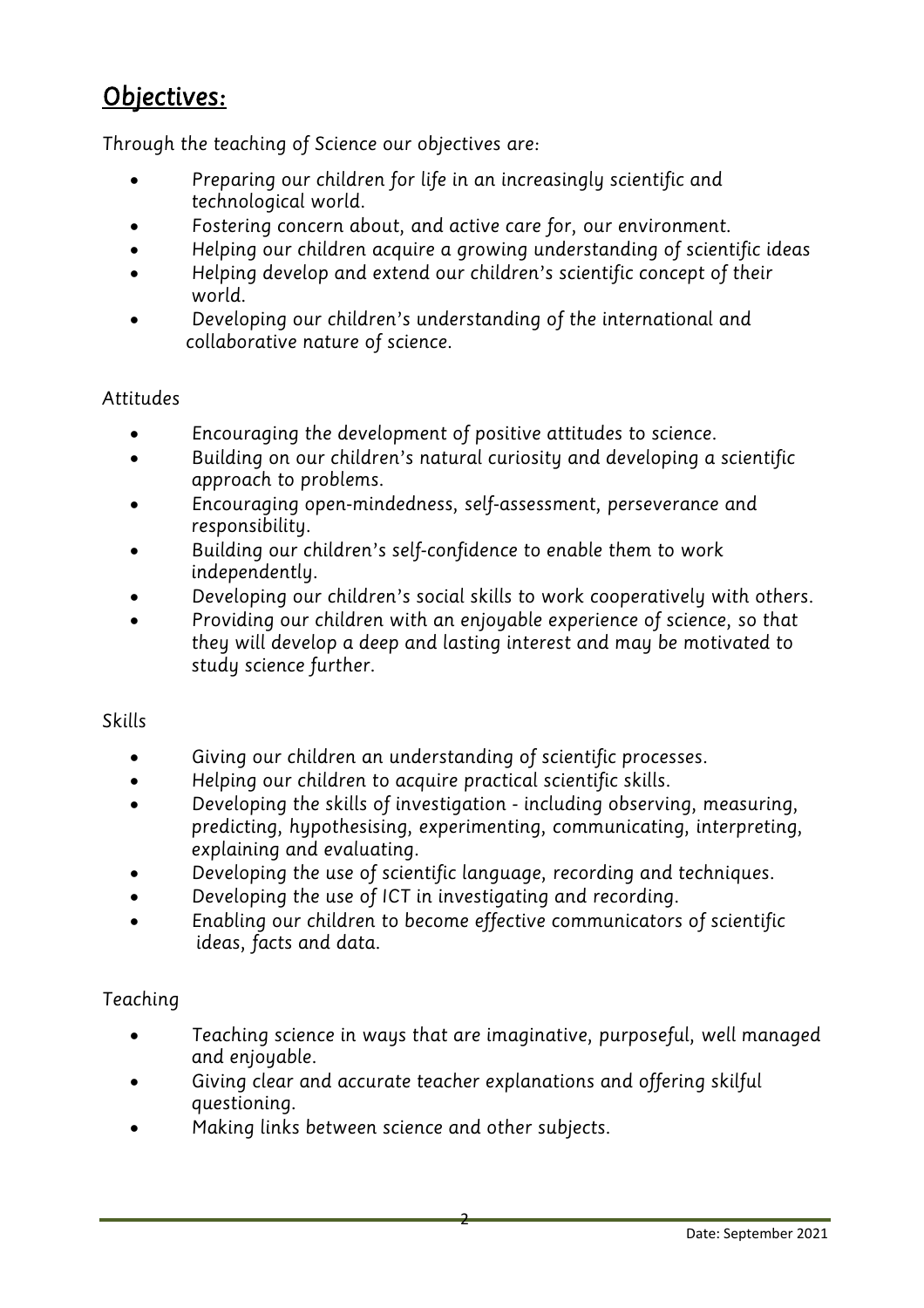# *Implementation*

# *Teaching and Learning:*

*Science is a core subject in the National Curriculum for England, Wales and*  We adapt and extend the curriculum to match the unique circumstances of our school. KS1 and Foundation stage teachers should be teaching science for a minimum of one hour each week. KS2 teachers should be teaching science for a *minimum of two hours per week. In KS 1/Foundation stage, a minimum of one third* of lessons overall should include practical scientific enquiry. In KS 2, a minimum of 50% of lessons overall should include practical scientific enquiry. *50% of lessons overall should include practical scientific enquiry.*

*The 2014 Revised Curriculum for Science clearly states that the children should be encouraged to Work Scientifically using the 5 Key Skills of Science:*

- *1) observing changes over a period of time,*
- 
- 3) grouping and classifying things,
- 4) *carrying out simple comparative tests,*
- *4) carrying out simple comparative tests, 5) finding things out using secondary sources of information*

*through the study of biology, chemistry and physics. Our programmes of study will*  encourage independent thinking and questioning, and teach the key skills they will need to make their own enquiries and conclusions about the world around them. *need to make their own enquiries and conclusions about the world around them.*

*"The principal focus of science teaching in key stage 1 is to enable pupils to*  humanly-constructed world around them. They should be encouraged to be curious and ask questions about what they notice. They should be helped to develop their anderstanding of scientific ideas by using different types of scientific enquiry to answer their own questions, including observing changes over a period of time, noticing patterns, grouping and classifying things, carrying out simple comparative tests, and finding things out using secondary sources of information. They should begin to use simple scientific language to talk about what they have found out and communicate their ideas to a range of audiences in a variety of ways. Most of the learning about science should be done through the use of first-hand practical experiences, but there should also be some use of appropriate secondary sources, experiences, and the showld and some users, of propriate secondary sources,  $\frac{1}{2}$ *such as books, photographs and videos." National Curriculum 2014*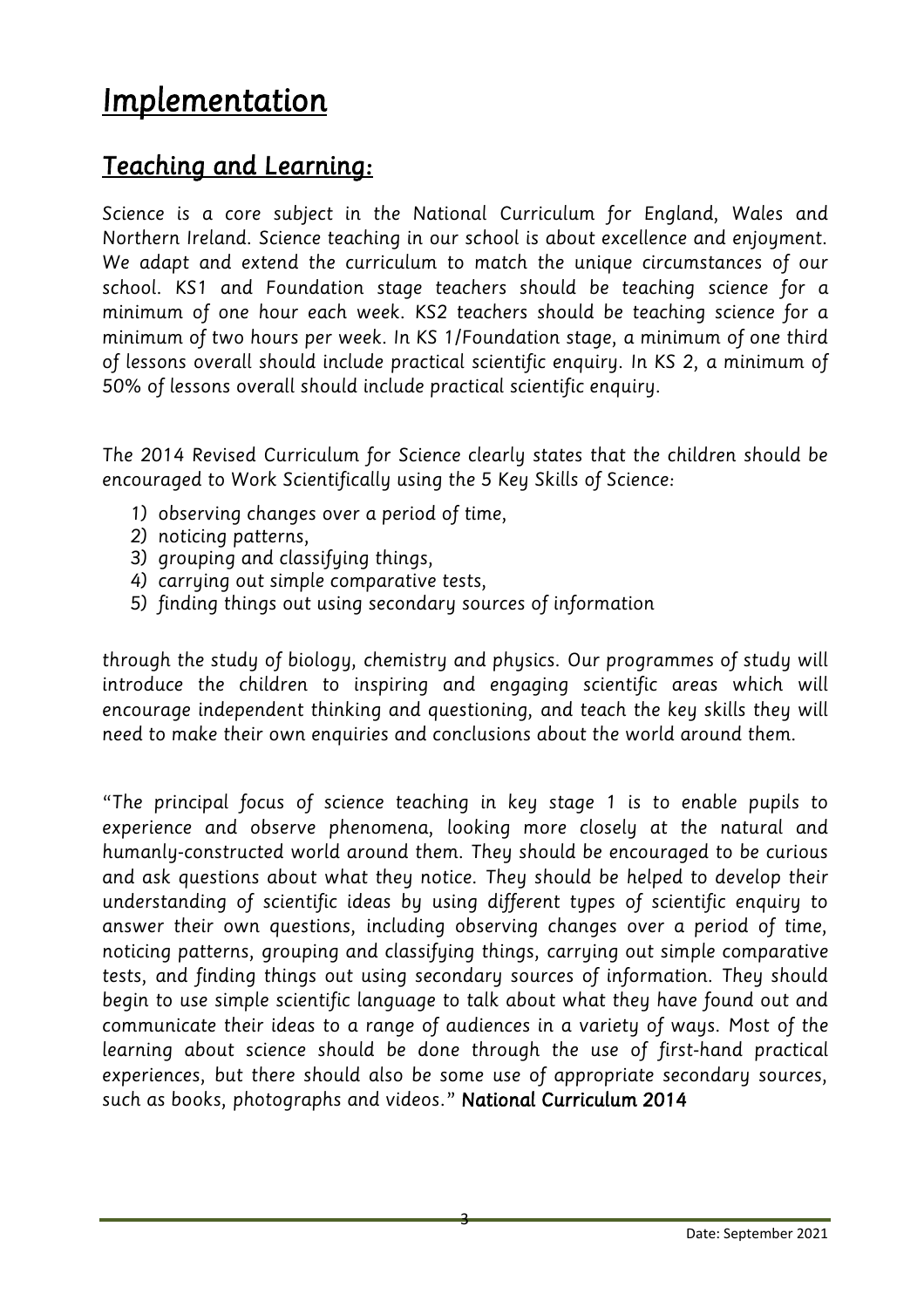*"The principal focus of science teaching in lower key stage 2 is to enable pupils to*  exploring, talking about, testing and developing ideas about everyday phenomena and the relationships between living things and familiar environments, and by beginning to develop their ideas about functions, relationships and interactions. They should ask their own questions about what they observe and make some decisions about which types of scientific enguiry are likely to be the best ways of answering them, including observing changes over time, noticing patterns, grouping and classifying things, carrying out simple comparative and fair tests and finding things out using secondary sources of information. They should draw simple conclusions and use some scientific language, first, to talk about and, later, to write about what they have found out."

# *about what they have found out."*

Areas of Study for each year group can be found in the Science Overview document which is available on the website.

Each year group will organise at least one trip, or in school experience, with a *Each year group will organise at least one trip, or in school experience, with a Scientific focus during each academic year.*

# *Impact*

We use assessment to inform and develop our teaching. Topics commonly begin with an assessment of what children already know. Children are involved in the process of self-improvement, recognising their achievements and acknowledging where they could improve. Activities during, and at the end of, each topic record achievement and celebrate success. We mark each piece of work positively, making *it clear verbally, or on paper, where the work is good, and how it could be further improved in line with the school's marking policy.* 

Once a year, we moderate work together to ensure that our levelling is consistent. Assessment records are reviewed annually. We have a tracking system to follow and accelerate children's progress. The school science coordinator monitors progress through the school by sampling children's work at regular intervals. Children who are not succeeding, and children who demonstrate high ability in science, are identified and supported. The school uses commercial end-of-unit tests to assess learning and highlight areas where remedial work is needed. Equally *important is the continuous assessment of children's work, much of which is* informal. This assessment is used to inform teaching throughout the school. The Y2 staff assess children's level of attainment at the end of the KS1 programme of study. This teacher assessment is based on assessment records and work samples. Reports *This teacher assessment is based on assessment records and work samples. Reports to parents are made verbally in Autumn and Spring term during Parent Review*